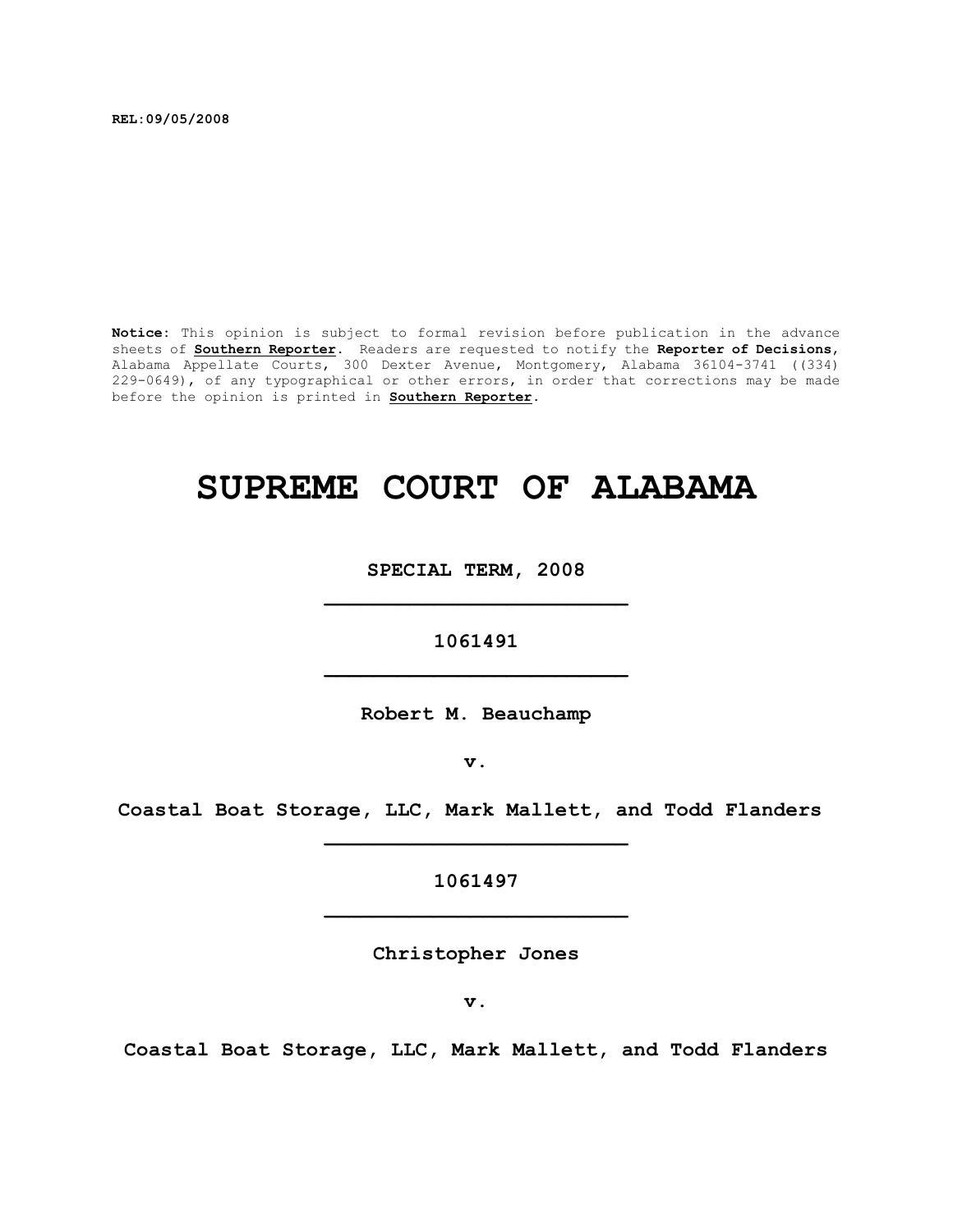# **1061515 \_\_\_\_\_\_\_\_\_\_\_\_\_\_\_\_\_\_\_\_\_\_\_\_\_\_**

**\_\_\_\_\_\_\_\_\_\_\_\_\_\_\_\_\_\_\_\_\_\_\_\_\_\_**

#### **Christy Hotz**

**v.**

**Coastal Boat Storage, LLC, Mark Mallett, and Todd Flanders Appeals from Baldwin Circuit Court (CV-05-1215)**

BOLIN, Justice.

Robert M. Beauchamp, Christopher Jones, and Christy Hotz (hereinafter collectively referred to as "the buyers") appeal from the trial court's grant of a motion for a new trial filed by Coastal Boat Storage, LLC, Todd Flanders, and Mark Mallet (hereinafter collectively referred to as "the sellers") after the jury returned a verdict in favor of the buyers.

#### Facts and Procedural History

In late March 2005, Coastal Boat obtained a 60-day option to purchase approximately 88 acres of waterfront property in Baldwin County, referred to as the Wolf Bay property, from the Orange Beach Development Company for \$2,500,000. Coastal Boat is a limited liability company owned by Flanders and Mallett. The option to purchase was to expire on June 1, 2005. During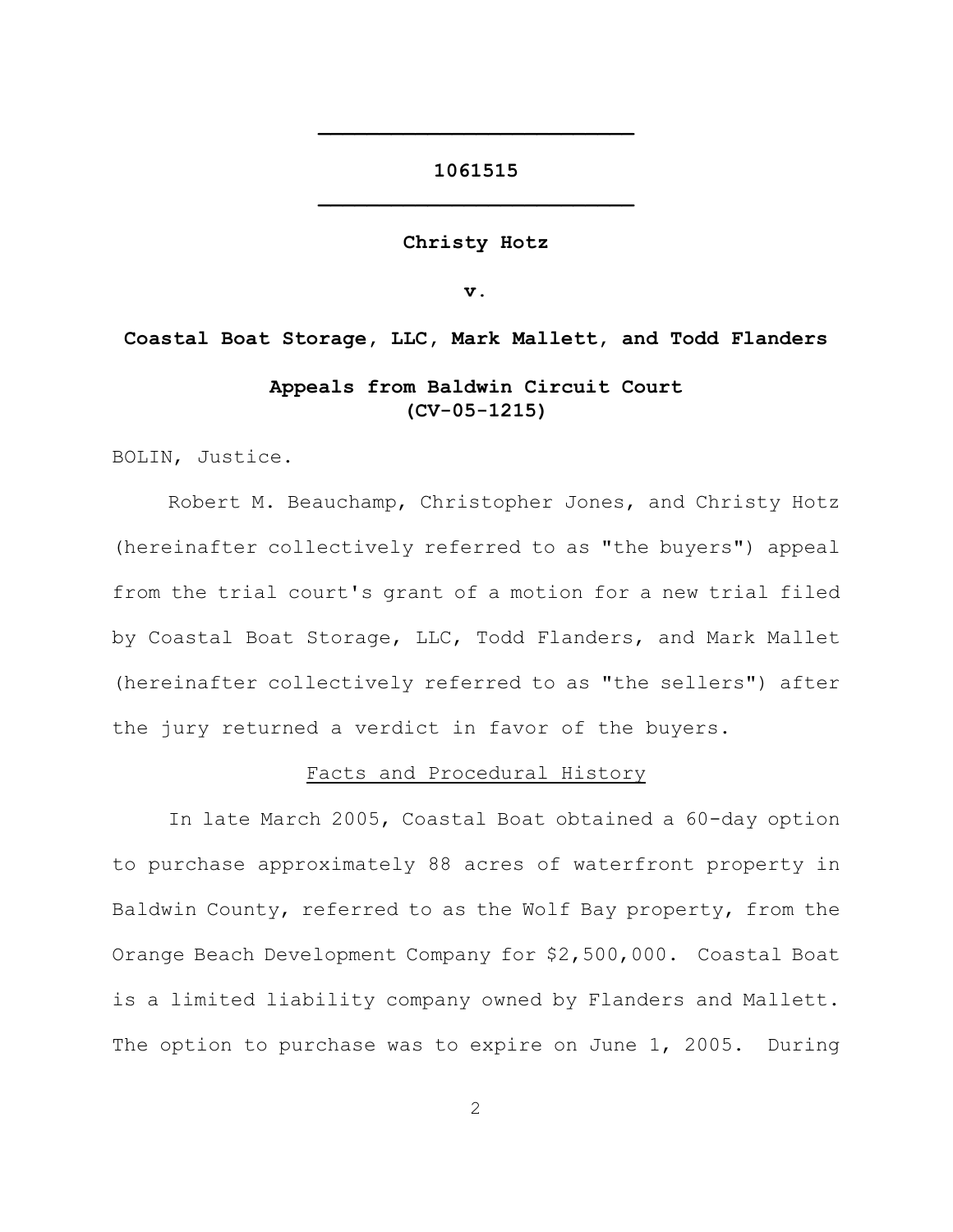the option period, Rick Harris, a real-estate agent working on behalf of Costal Boat, offered the Wolf Bay property for sale by contacting several real-estate agents he knew.

In late April or early May 2005, the buyers showed interest in the Wolf Bay property. Christy Hotz is a realestate agent who works in Birmingham; Christopher Jones is a real-estate developer in Birmingham; and Robert M. Beauchamp is a lawyer licensed to practice law in Georgia and a realestate developer. The buyers had been involved in a project to convert the 32d Street Baptist Church located in Jefferson County into condominium units. To effectuate that project, Beauchamp, Hotz, Jones, and Sean Denard had formed a limited liability partnership in Georgia called "Birmingham Design Build, LLP." Jones sent Beauchamp aerial photographs of the Wolf Bay property. On April 26, 2005, Beauchamp executed a power of attorney authorizing Hotz to act on his behalf, including authorizing her to purchase real property.

On May 20, 2005, Hotz and Jones flew to Baldwin County to view the Wolf Bay property. Harris was present, along with Don Bain, a real-estate agent from Baldwin County who was representing the buyers. That same day, Hotz and Jones signed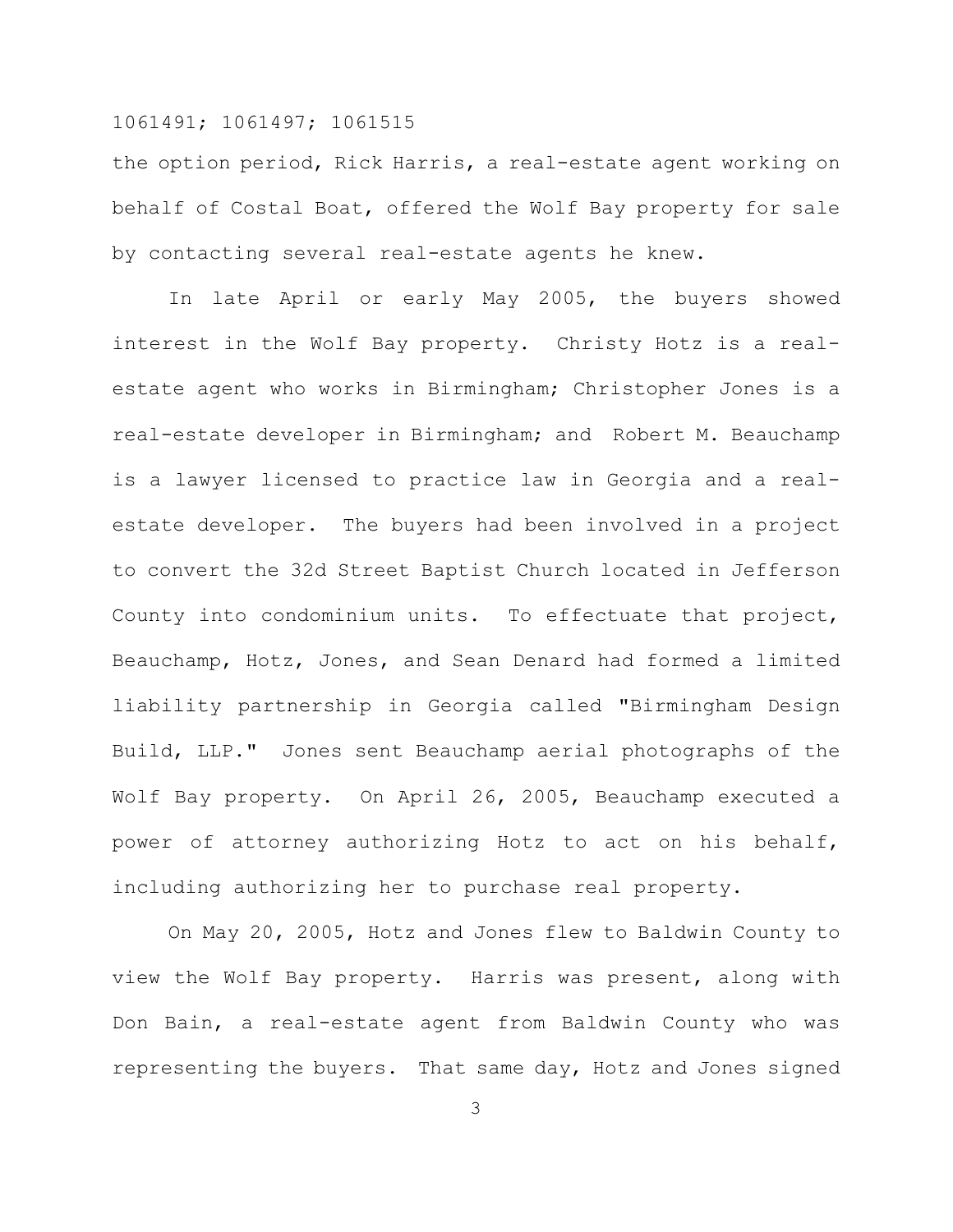a purchase agreement, on behalf of Birmingham Design Build, LLP, with Coastal Boat to buy the property. The agreement provided that the closing was set for May 27, 2005, and the purchase price was \$4,750,000. The purchase agreement allowed for an additional 30 days following the date of closing to correct any defects in title that could be "readily corrected." The purchase agreement further provided: "Coastal Boat Storage LLC to retain first 460 feet from Cypress Street then west Perdido Ave. to water's edge (Wolf Bay). Approx. 5 acres. Parcel # 65-03-05-0-000-02500." Hotz signed a check for \$500,000 in earnest money from the account of 32nd Street Baptist Church, LLC, a limited liability corporation, whose members were Beauchamp and Hotz.

On May 21, 2005, Beauchamp viewed the Wolf Bay property. On May 24, 2005, Beauchamp stopped payment on the earnestmoney check. That same day, he sent a letter by facsimile to Flanders and Mallet, among others, stating that he believed that everyone involved in the marketing of the Wolf Bay property had misrepresented the amount of land on the Wolf Bay property that was suitable for development. On May 27, 2005, the sellers and agents for Orange Beach Development Company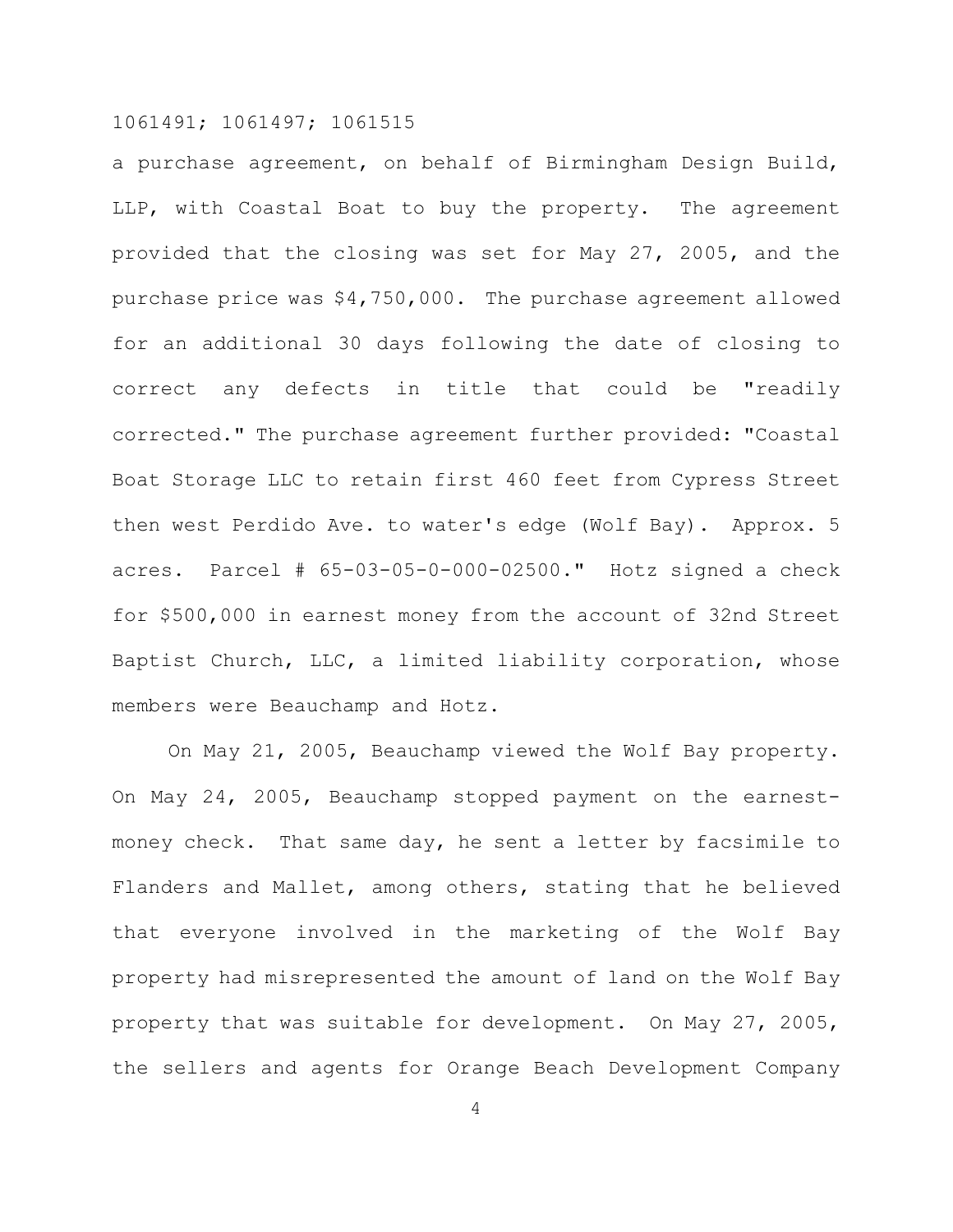appeared for the closing. The buyers did not appear. On June 1, 2005, Coastal Boat's option to purchase the property expired and was not renewed.

On October 25, 2005, the sellers sued the buyers, among others, alleging breach of contract and fraud. The sellers dismissed their fraud claim before trial, and the case was tried only on the breach-of-contract claim.

Before the trial began, the sellers filed a motion in limine, seeking to prohibit the buyers from presenting any evidence regarding the number of acres on the Wolf Bay property that were suitable for developing. The sellers asserted that Beauchamp had stated in a deposition that he believed almost all the property was wetlands and not suitable for developing. However, the sellers argued that there had been no expert testimony as to whether the Wolf Bay property was composed mostly of wetlands, and they further argued that the buyers viewed the Wolf Bay property and signed the contract to purchase the property "as is," without any contingencies, including a wetlands delineation performed by the appropriate expert. The trial court granted the motion.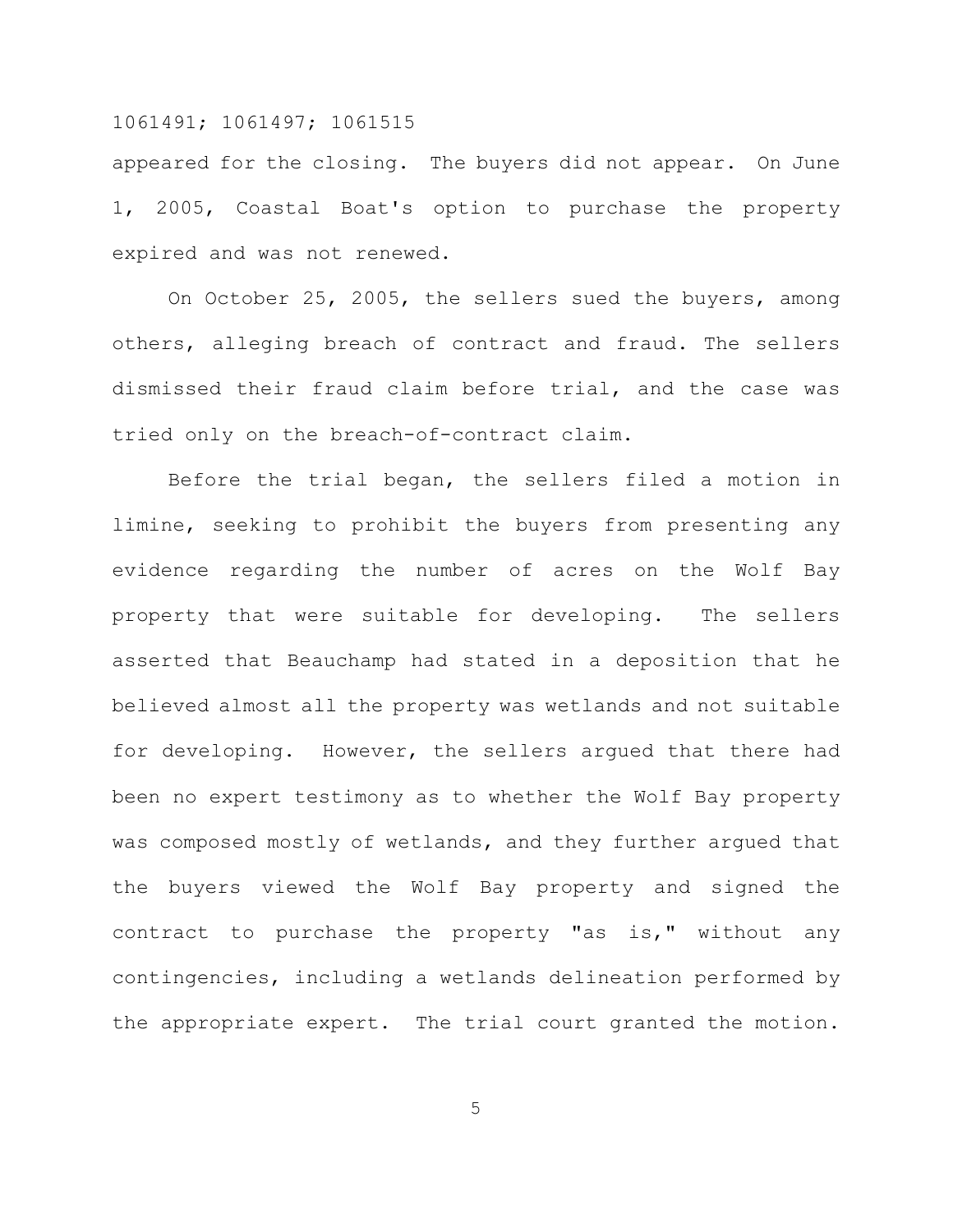At the trial, Rick Harris testified that he was familiar with the real-estate market in Baldwin County and that the Wolf Bay property was valuable because it was waterfront property and there was not much undeveloped property left in the area. He testified that another person had entered into an agreement with the sellers to purchase the Wolf Bay property before the buyers did and that that person had included a 30-day "due diligence" contingency clause, but that the buyers' contract did not contain any contingencies. Although Harris had not signed a listing-agent agreement with Coastal Boat, he testified that Flanders and Mallett had promised to pay him a commission if the Wolf Bay property sold. Harris testified that 60-foot-long waterfront lots in Baldwin County in May 2005 would have been worth an average of \$800,000 to \$1,000,000 a piece. Harris testified that, as of the date of trial, the Wolf Bay property had not sold, although he stated that interest in the area had waned after Hurricane Katrina struck the Gulf Coast. $^1$ 

 $1$ Hurricane Katrina was a devastating hurricane that made landfall on the Gulf Coast as a category 3 hurricane.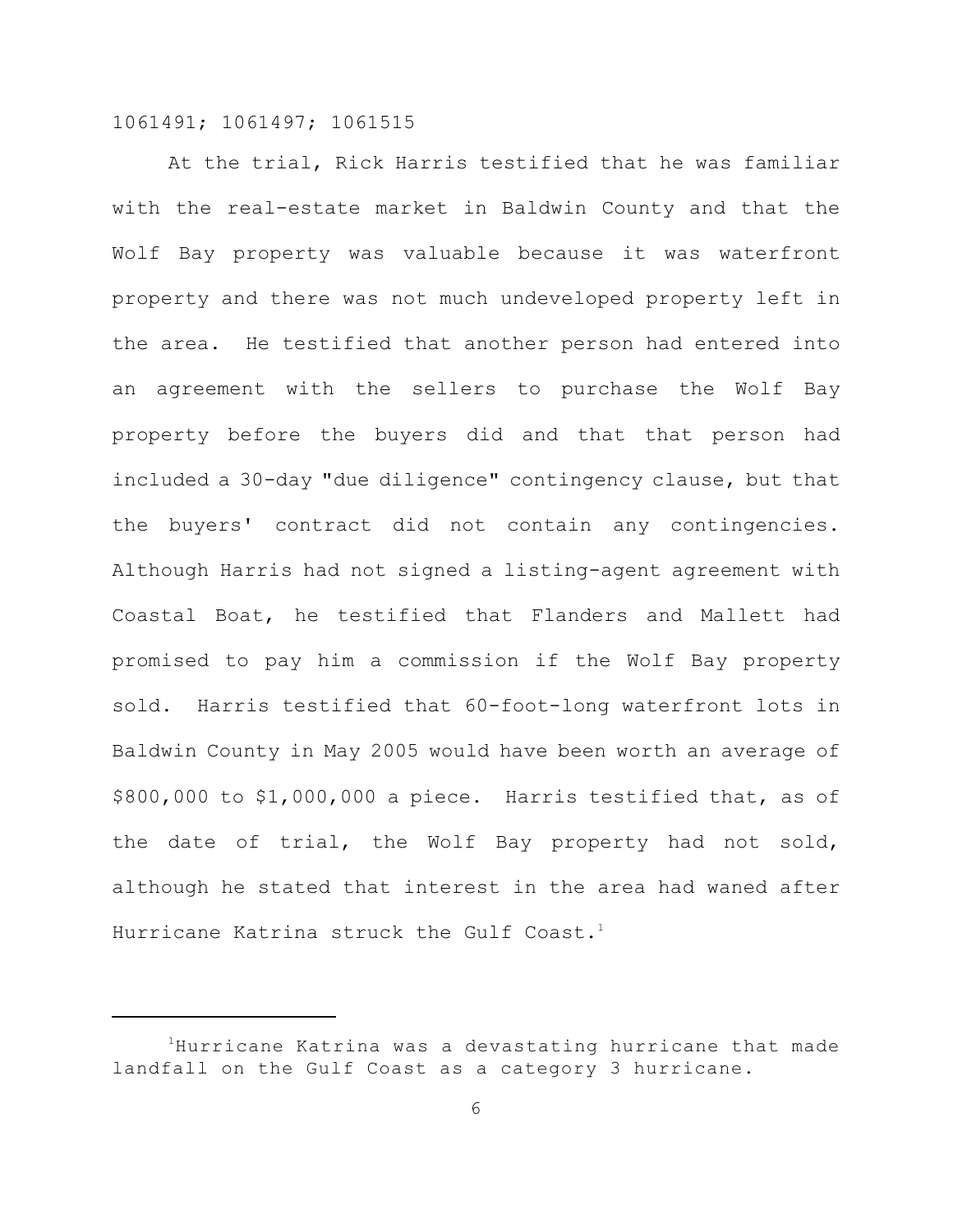Beauchamp testified that he had been involved in over 100 real-estate transactions on behalf of his family. He testified that the four members of Birmingham Design Build, LLP, were him, Hotz, Jones, and Denard, and that they were each going to divide any profits they realized from the Wolf Bay property equally. Beauchamp also testified that he originally believed that he was buying a piece of property for less than \$5 million that he could "flip" and sell for \$15 million. Hotz testified that she was a real-estate agent, and Jones testified that he owns a small business that develops real property and that he had been involved in approximately 50 real-estate transactions.

Dan Blackburn testified that he was an attorney licensed to practice law in Alabama and that most of his practice involved real estate. Blackburn was proffered and admitted as a legal expert in real-estate law and subdivision procedures in the Orange Beach area. Blackburn testified that the City of Orange Beach has subdivision regulations and that he was familiar with those regulations. Blackburn stated that he had reviewed the purchase agreement at issue, along with Coastal Boat's option contract, that he had reviewed a survey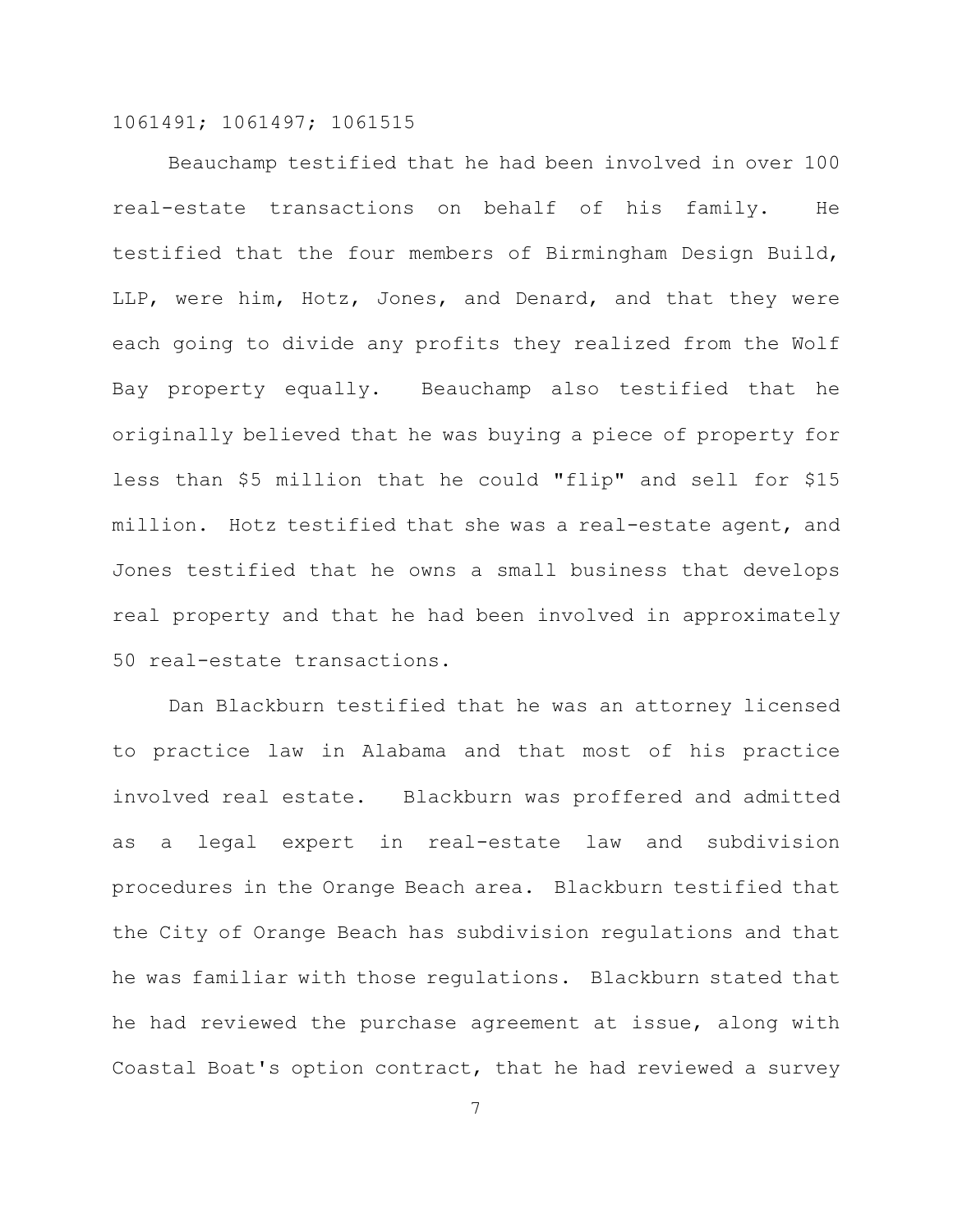of the Wolf Bay property, and that he had personally inspected the Wolf Bay property. Blackburn testified that under the purchase agreement as written, the proposed transaction constituted a subdivision within the meaning of the Orange Beach subdivision regulations because, under those regulations, any subdivision of land or any division of land, without regard to the number of acres in the parcel, would require that the property be presented to the planning commission to be subdivided. Because Coastal Boat had retained 460 feet of waterfront land on the Wolf Bay property, Blackburn stated, the Wolf Bay property had to be subdivided.

Blackburn testified that under the terms of the purchase agreement, the sellers had 30 days following closing to cure any defect in the title, including the requirement that the Wolf Bay property be subdivided. He opined that the sellers could have obtained timely permission from the planning commission to subdivide the Wolf Bay property because the Orange Beach subdivision regulations included an expedited procedure:

"Q. Alright. Now, would this subdivision [of the Wolf Bay property] keep a closing from occurring?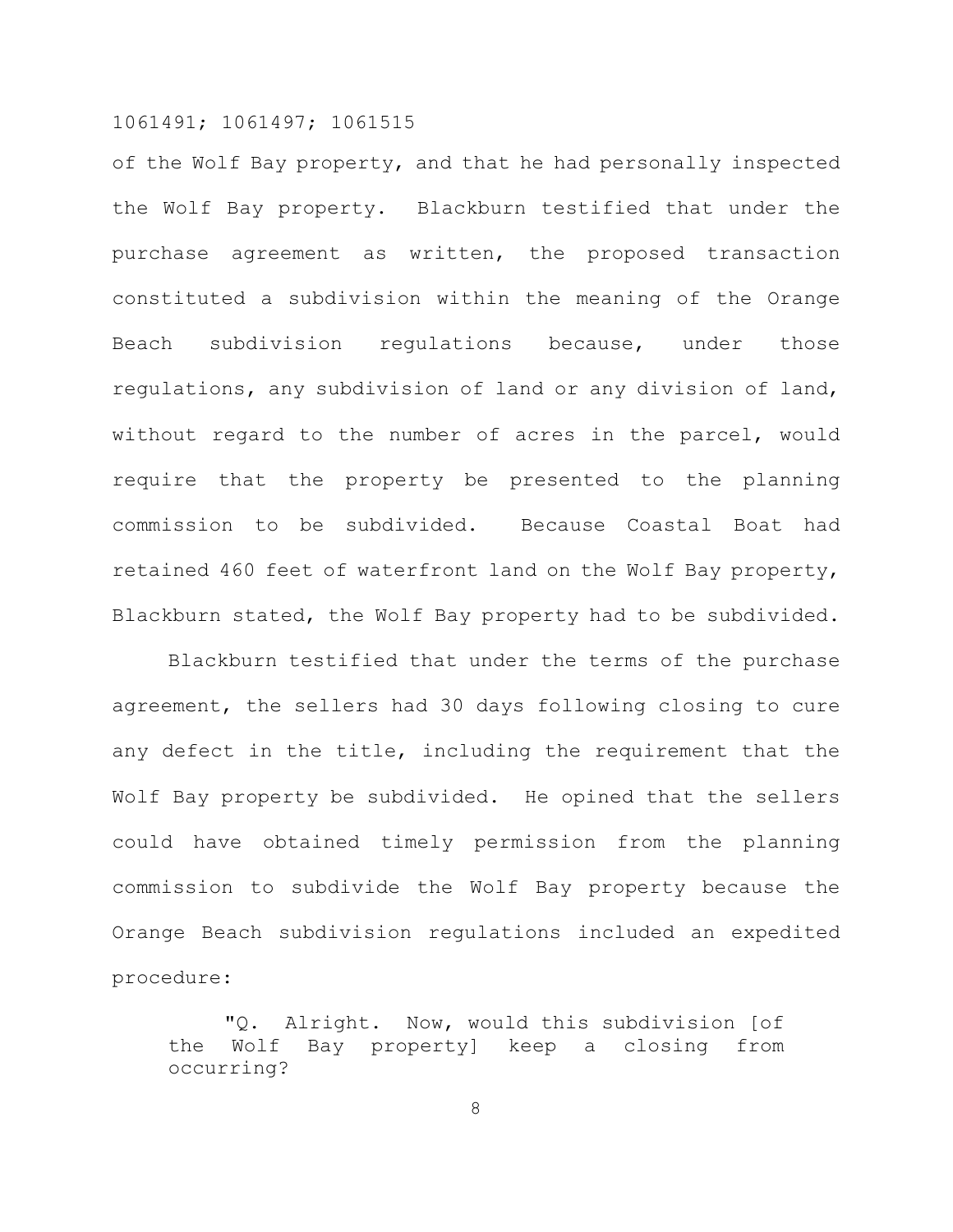"A. No, sir. "Q. Why, not?

"A. Well, a couple of reasons. Orange Beach has a expedited procedure in their subdivision regulations that specifically addresses a situation like this one. It's for the purpose of dividing one lot into two. And we're dealing with a 75- or 80 acre tract where there was going to be roughly a 5 acre tract held out of that. In my opinion, if the parties had been aware of this provision, they could have simply complied with the expedited procedure for dividing one lot into two.

"Q. And would this have qualified for that expedited procedure?

"A. I think it would have."

Blackburn stated that the planning commission would have approved a request by the sellers to subdivide the Wolf Bay property to carve out the five-acre tract being reserved. He testified that although a planning commission has discretion in zoning and other matters, it has no discretion concerning a "plain vanilla" request for the subdivision of land so long as the minimum requirements are met and that those requirements were met in this case. Blackburn stated that the sellers could have had the property subdivided within the 30 days provided for in the purchase agreement to correct any title defects.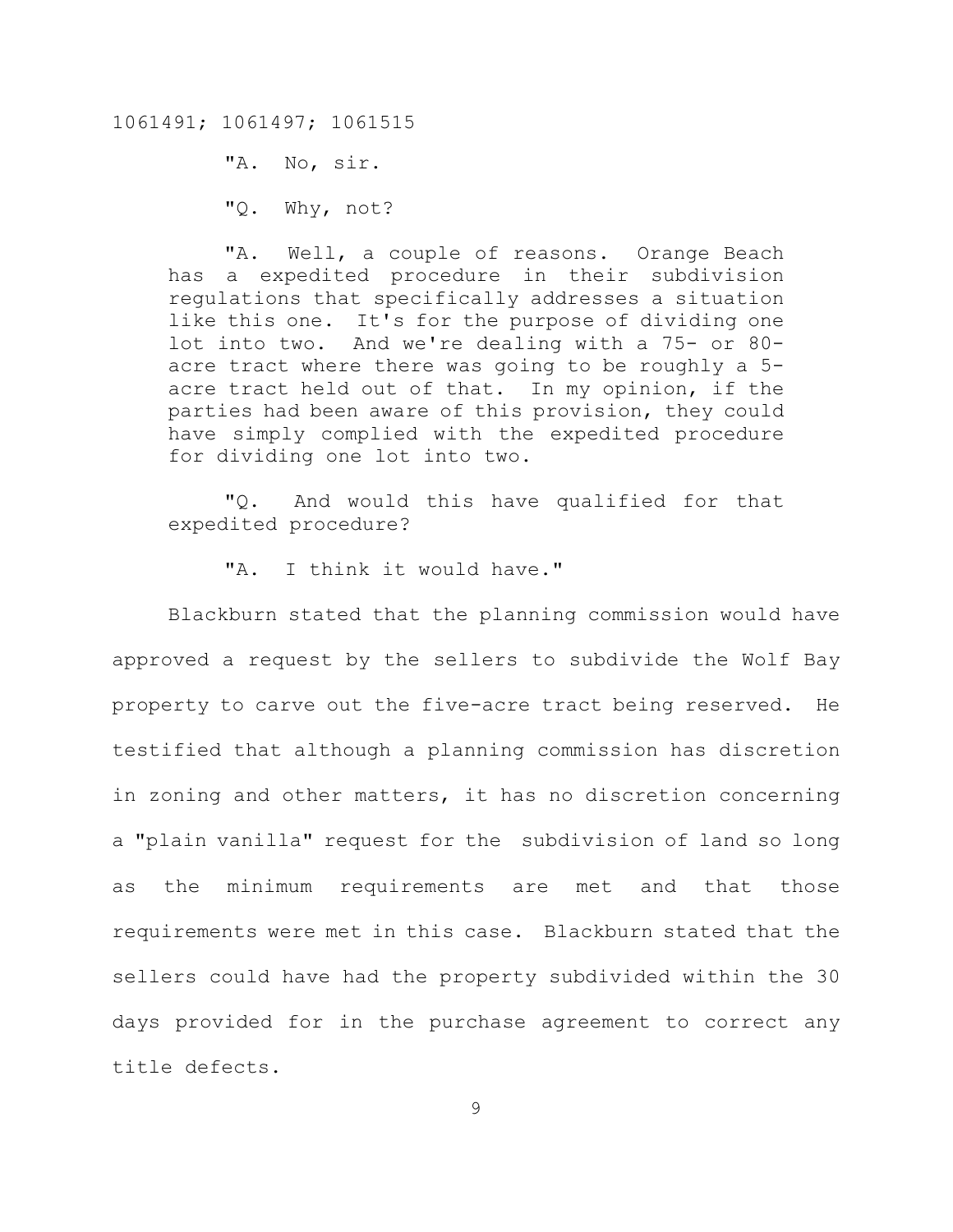On cross-examination, Blackburn stated that his opinion was based on the Orange Beach subdivision regulations adopted by the Orange Beach Planning Commission in 1991, as revised through January 2007. In a version of the Orange Beach subdivision regulations that included revisions up to December 2001, there was a 30-day filing period in the expedited provisions. The following exchange occurred between Blackburn and the buyers' counsel:

"Q. All right. If you would, point out the particular subdivision regulation, can you tell if there's an expedited provision in that particular regulation?

"A. It's 3.01, where in the later version it's numbered 3.1. Looks like there is 30-day filing rule in the older version.

"Q. If you would, read that particular section as to the requirements for filing for subdivision with the City of Orange Beach in this particular regulation.

"A. All associated documents must be filed 30 days prior to the second Tuesday of each month for Planning Commission consideration at its regular monthly meeting. The application must be filed so that an advertisement of the proposed subdivision can be posted in four conspicuous locations in the city at least 15 days prior to the public hearing before the Planning Commission, and be published twice a week in a newspaper of general circulation.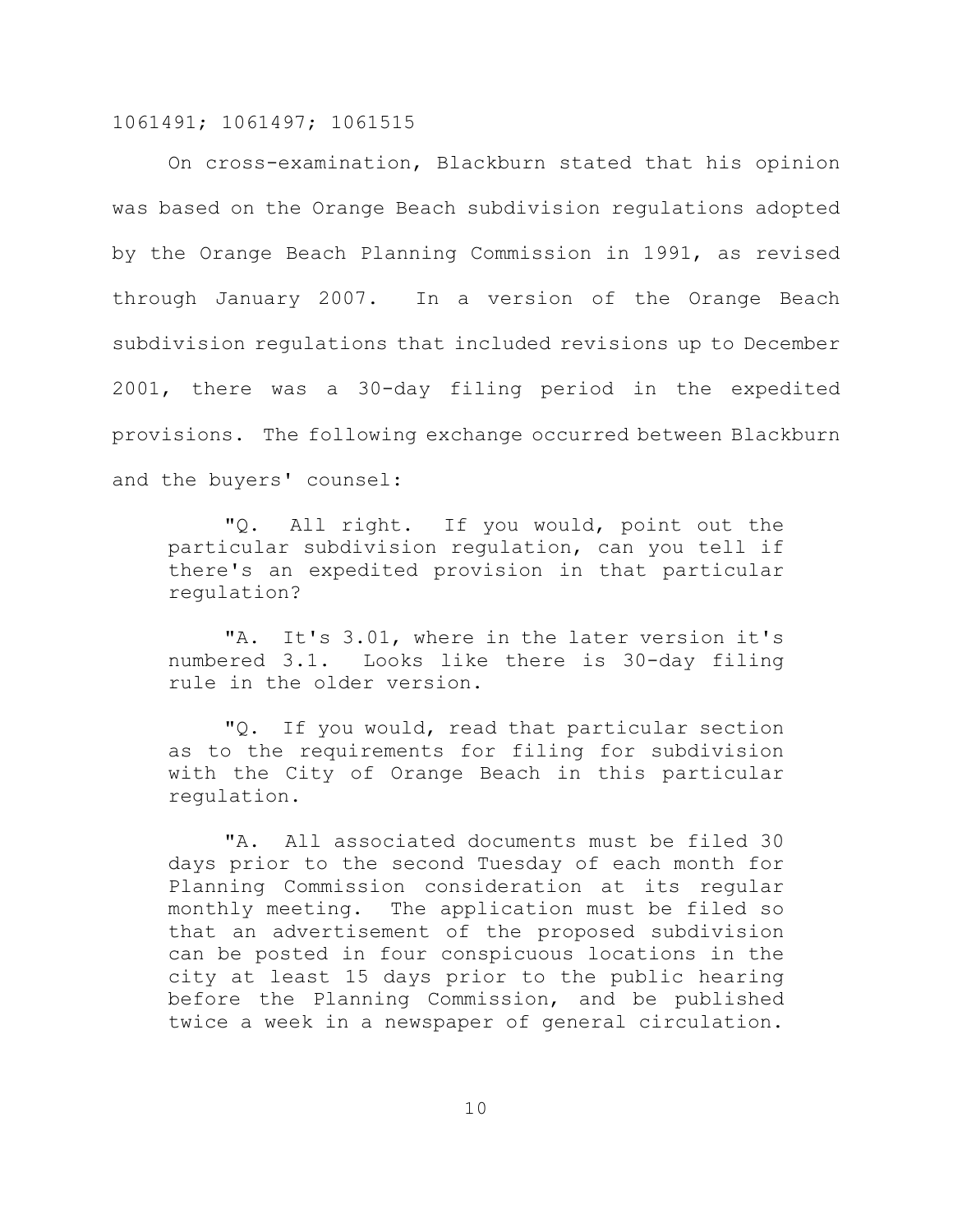"Q. In reading that particular regulation, would it have been possible to have this property subdivided even in the month of June?

"A. I think the question is which version was in effect in 2005.

"Q. Okay.

"A. This one is only good through December 2001.

"Q. My question to you is under this provision, would it have been possible to subdivide this property prior to July of 2005?

"A. Yes. But it would have taken more notice to the Planning Commission than under the later version of the sub-regs."

Blackburn admitted that he did not know whether the copy of the subdivision regulations that included revisions adopted through January 2007 was in force and effect in May 2005, and that under the 2001 regulations, it would have been impossible for the sellers to have cured title by having the property subdivided within 30 days following closing as provided for in the purchase agreement. It was never established which version of the Orange Beach subdivision regulations were in place in May 2005.

Blackburn admitted that both the 2001 amendments and the 2007 amendments to the subdivision regulations imposed a fine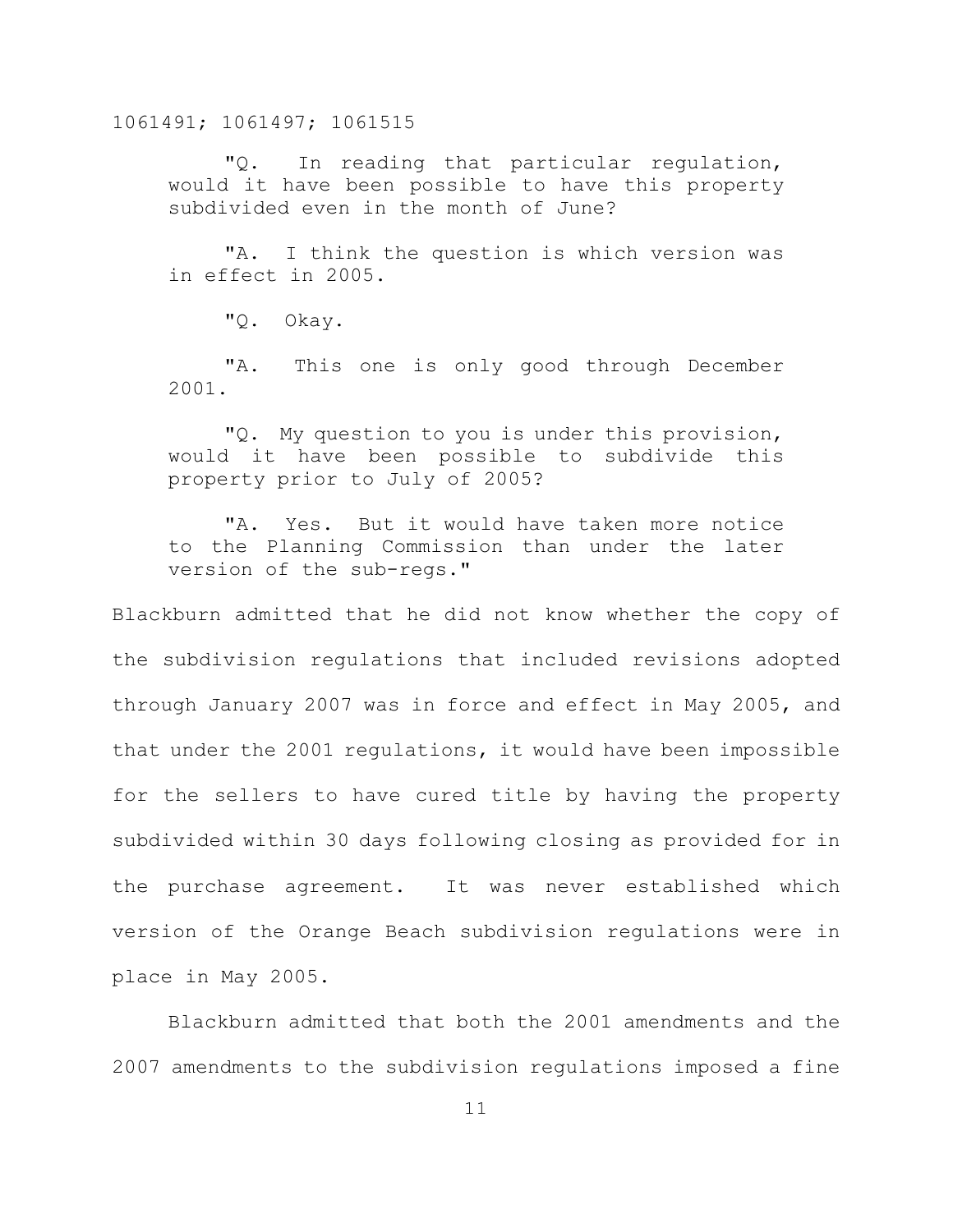if property was sold as subdivided without final approval of the subdivision from the planning commission, and he stated that the regulations carried the same force as state law. He also testified that contracts entered into in anticipation of subdividing property are valid. Blackburn testified that in order to remedy the defect in title (failing to have the Wolf Bay property subdivided), the sellers could have conveyed the entire parcel to the buyers and, at the same time, received a contract from the buyers to sell the sellers the five acres for a nominal amount, and then gotten subdivision approval at a later date. Blackburn admitted that on May 27, 2005, the date set for the closing, there was a defect in the title created by the subdivision regulations. He also stated that there would have been no need to go through the process of subdividing the property so as to provide good title, because the buyers had repudiated the purchase agreement and refused to attend the closing.

Mallett testified that he knew the property had to be subdivided but that he understood that it could be subdivided after the sale. Flanders testified that he did nothing to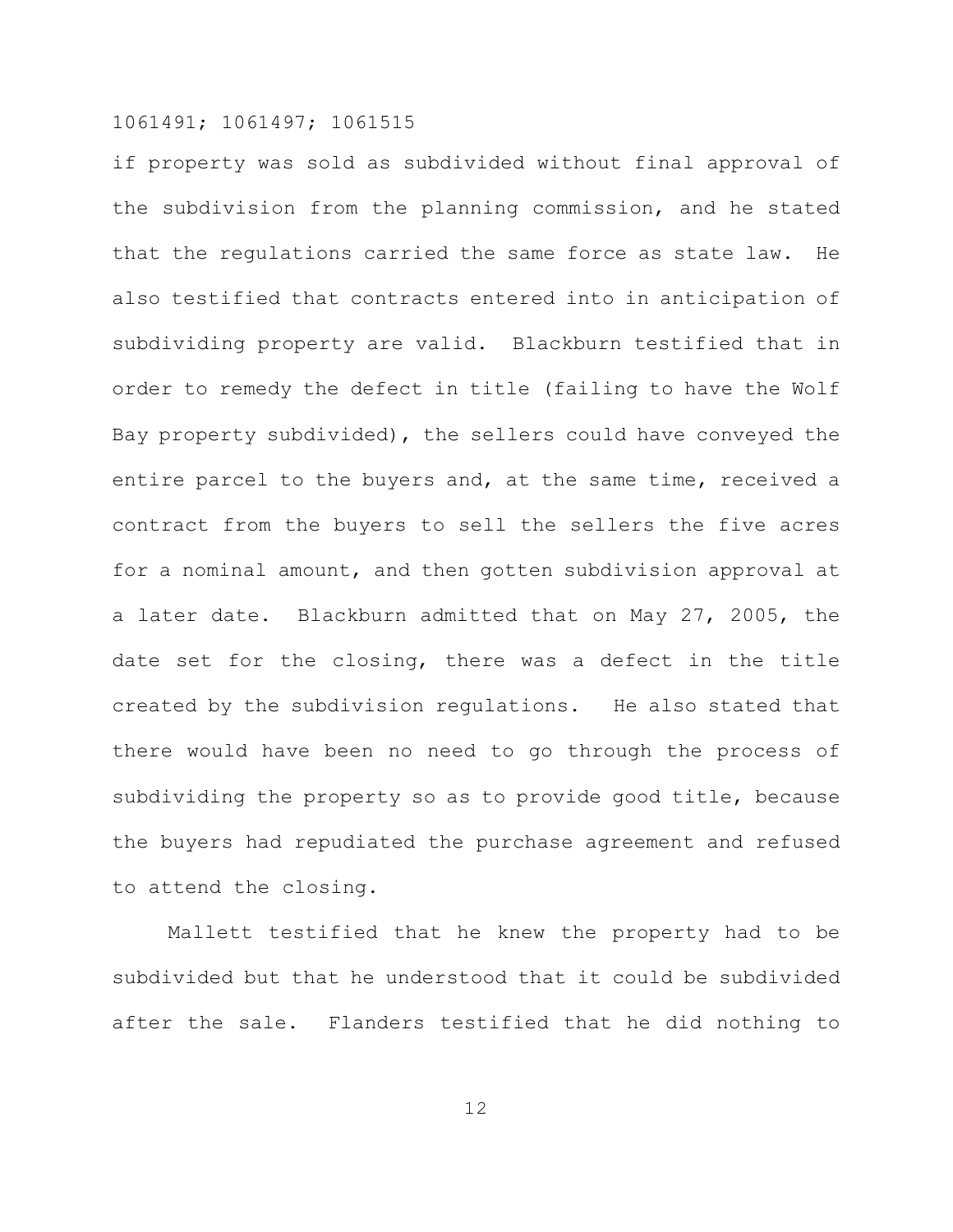have the property subdivided and the subdivision approved by the Orange Beach Planning Commission.

On April 13, 2007, the jury returned a verdict in favor of the buyers. On May 1, 2007, the sellers filed a motion to alter, amend, or vacate the judgment or, in the alternative, for a new trial. They argued that the jury's verdict was contrary to the evidence because, they said, the undisputed evidence established that there was a valid contract among the parties and that the buyers had repudiated the contract; therefore, the sellers were under no duty to subdivide the property. They further argued that the purchase agreement contained no contingencies and that the buyers based their repudiation on alleged fraud regarding the number of acres suited for development, an issue the court removed from the case by granting the motion in limine, not an alleged inability of the sellers to perform under the purchase agreement. The sellers also argued that the trial court erred in not granting their motion for a judgment as a matter of law made at the close of the buyers' case. On June 14, 2007, the trial court entered the following order: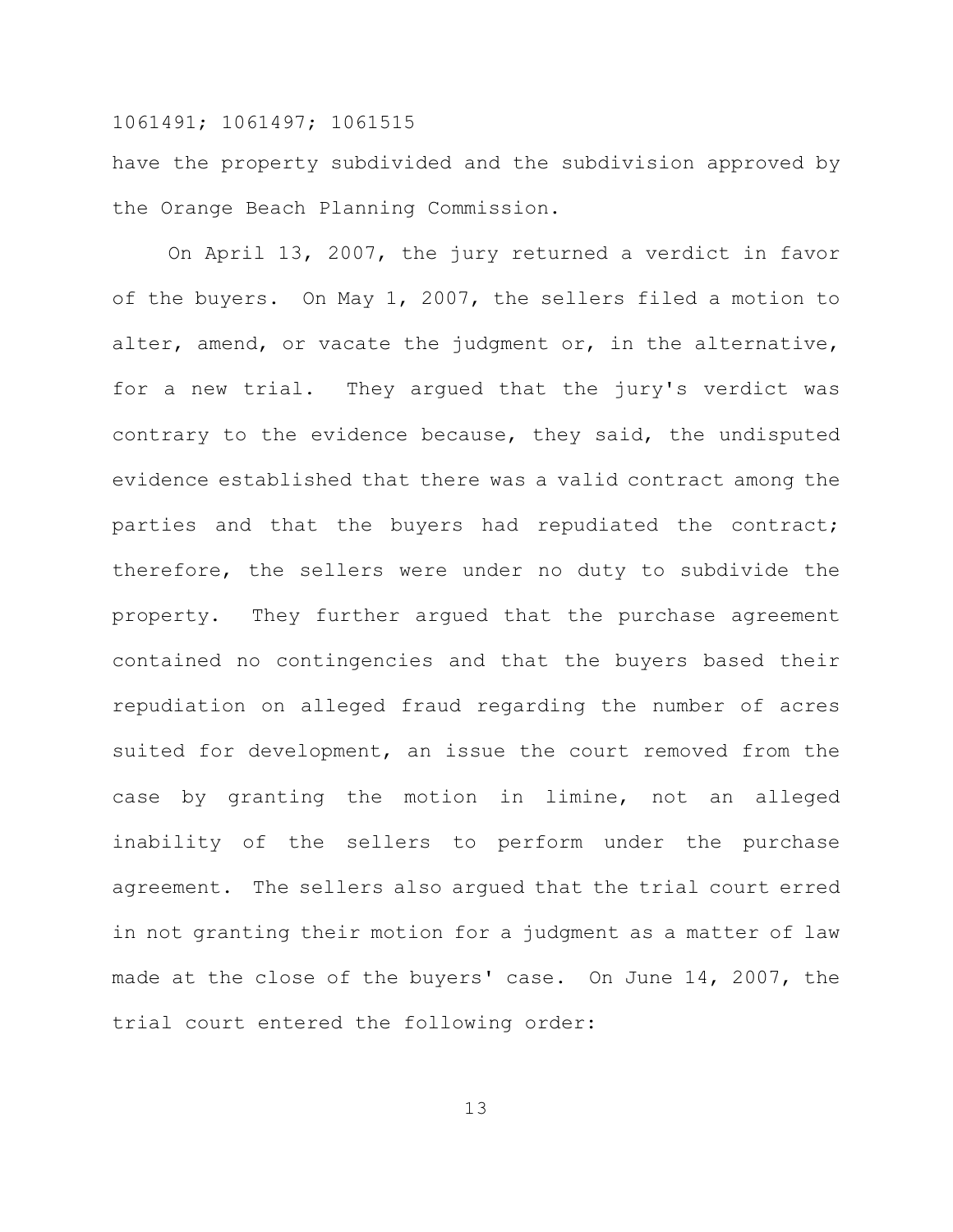"Plaintiffs' May 1, 2007, motion to alter, amend, or vacate the April 13, 2007 order of judgment or, in the alternative, to grant a new trial was argued on June 12, 2007. Upon careful consideration, the court finds that the motion is due to be, and hereby is, granted. The case shall be set for a new trial as to all Defendants."

Hotz, Jones, and Beauchamp filed separate appeals. Those appeals have been consolidated for the purpose of writing one opinion.

#### Standard of Review

In Jawad v. Granade, 497 So. 2d 471 (Ala. 1986), this Court established the standard of review it would apply when a party appeals from an order granting a motion for a new trial on the basis that the jury's verdict was "against the great weight or preponderance of the evidence":

"[A]n order granting a motion for a new trial on the sole ground that the verdict is against the great weight or preponderance of the evidence will be reversed for abuse of discretion where on review it is easily perceivable from the record that the jury verdict is supported by the evidence."

497 So. 2d at 477.

Where a motion for a new trial is granted for reasons "other than, or in addition to, a finding that the verdict [was] against the great weight or preponderance of the evidence," this Court applies a standard of review that is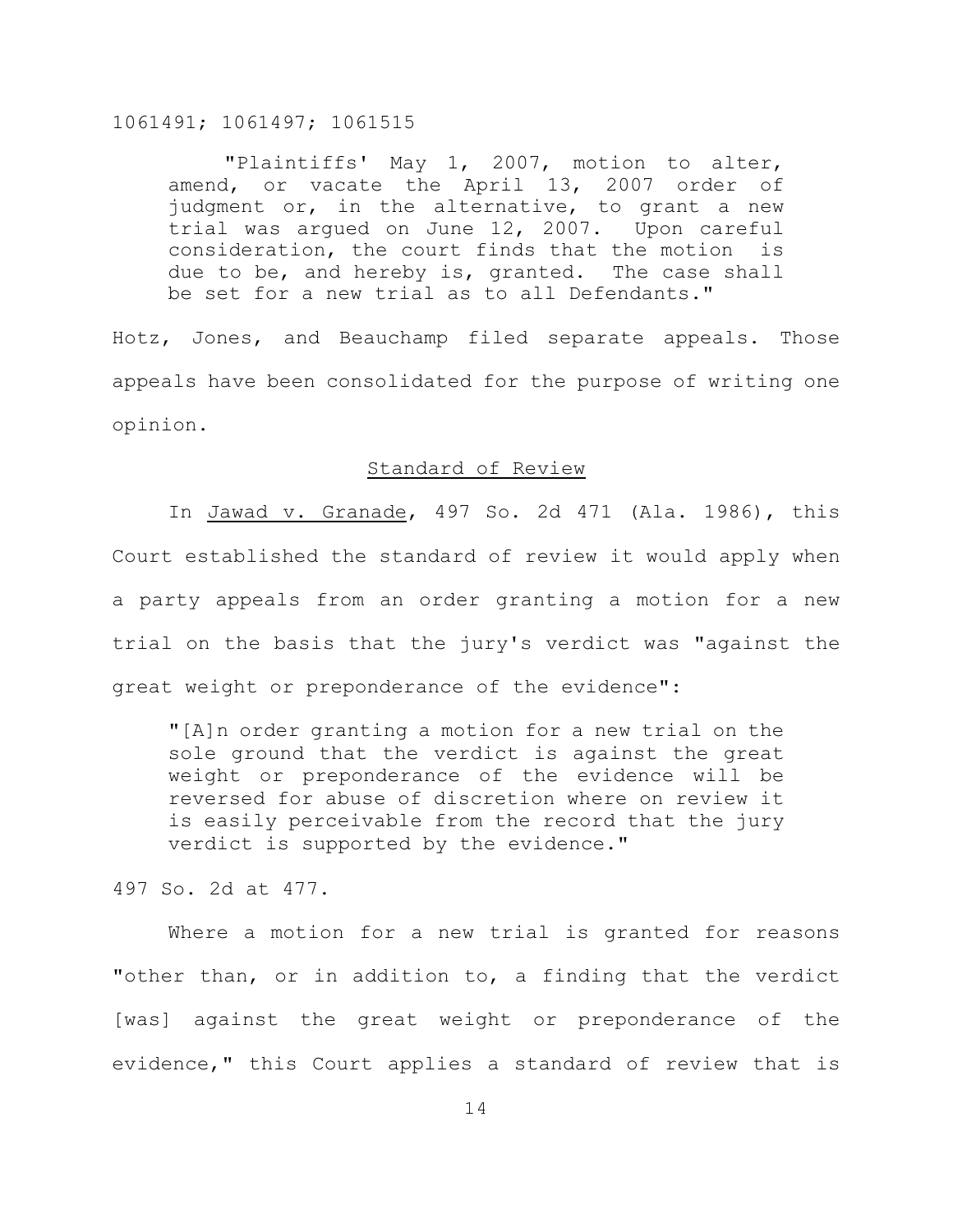more deferential to the trial court's determination that a new trial is warranted. Curtis v. Faulkner Univ., 575 So. 2d 1064, 1065 (Ala. 1991). Where a trial court grants a motion for a new trial for grounds other than, or in addition to, that the verdict is against the great weight of the evidence, this Court's review is limited:

"'It is well established that a ruling on a motion for a new trial rests within the sound discretion of the trial judge. The exercise of that discretion carries with it a presumption of correctness, which will not be disturbed by this Court unless some legal right is abused and the record plainly and palpably shows the trial judge to be in error.'"

Kane v. Edward J. Woerner & Sons, Inc., 543 So. 2d 693, 694 (Ala. 1989) (quoting Hill v. Sherwood, 488 So. 2d 1357, 1359 (Ala. 1986)).

#### **Discussion**

The first issue that must be addressed is which standard of review should be applied to the trial court's order granting the sellers' motion for a new trial. The buyers contend that the only ground stated in the sellers' motion for a new trial was that the verdict was against the great weight of the evidence, and, they argue, because the trial court did not state a reason for granting the motion, this Court must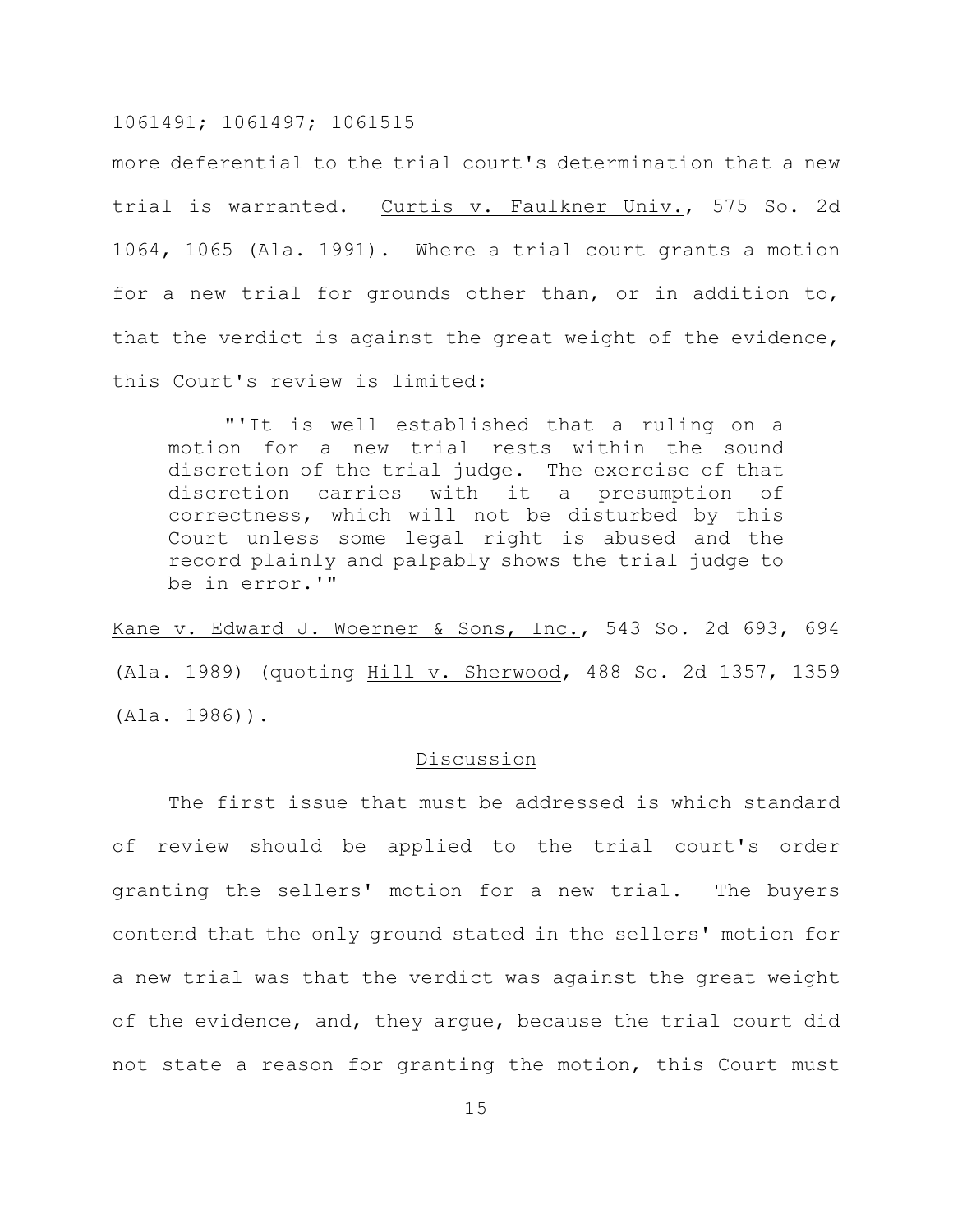apply the standard set out in Jawad, supra. The sellers contend that because a trial court has the inherent power to grant a motion for a new trial on its own, the trial court could have determined that the buyers' continued violations of the motion in limine prohibiting the parties from mentioning the condition of the land warranted a new trial.

In Scott v. Farnell, 775 So. 2d 789 (Ala. 2000), the plaintiff filed a motion for a new trial on the sole ground that the verdict was against the great weight of the evidence, and the trial court granted the motion. This Court applied the standard set out in Jawad because the plaintiff did not state any other ground in her motion for a new trial. Because the sellers stated no ground other than that the verdict was against the great weight of the evidence, we apply the standard of review set out in Jawad. In reviewing the trial court's decision, we "must review the evidence in the light most favorable to the prevailing party and must indulge all reasonable inferences the jury was free to draw."  $E$ loyd v. Broughton, 664 So. 2d 897, 900 (Ala. 1995). Based upon the foregoing, we must determine whether it is "easily perceivable" from the record that the jury verdict in favor of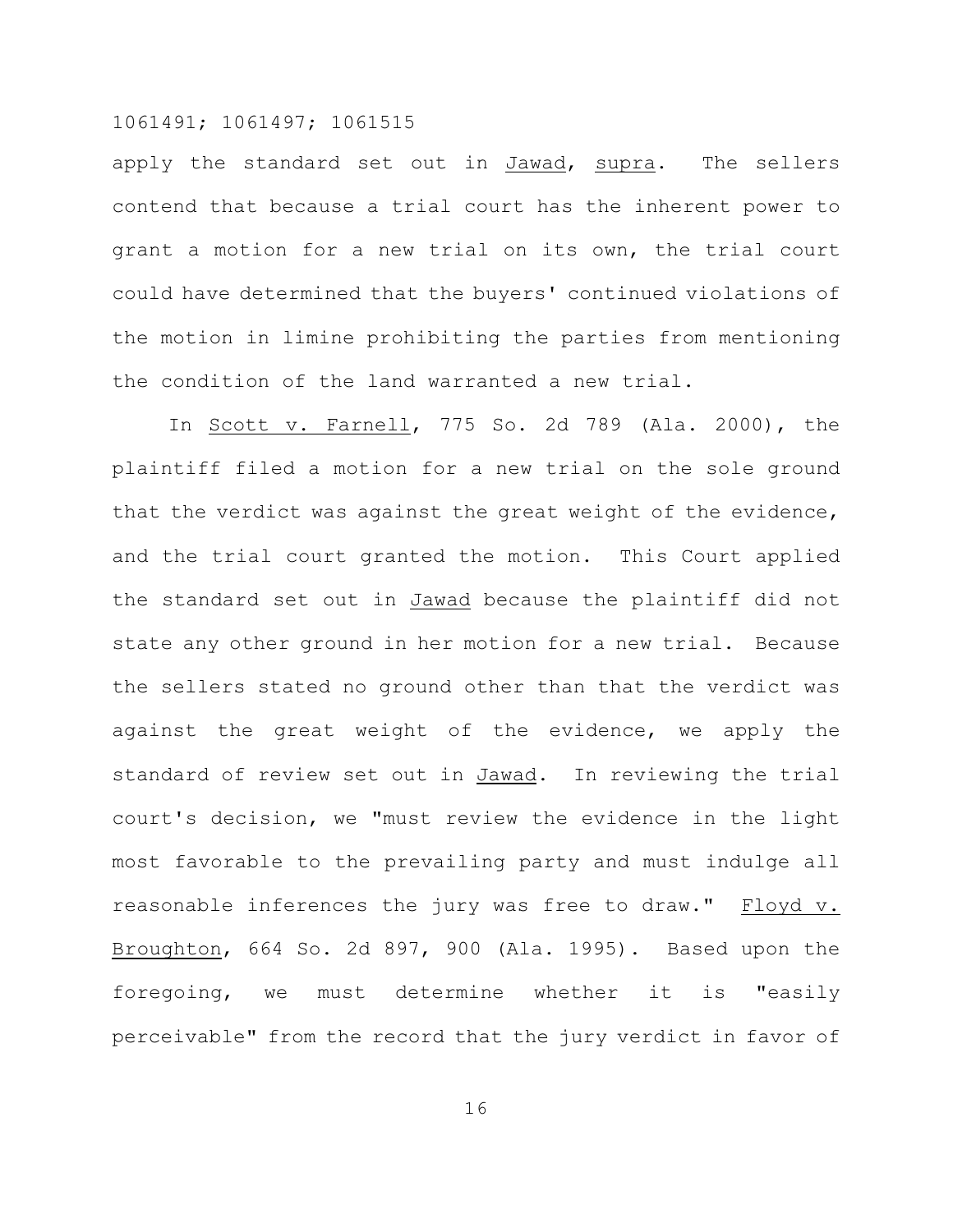the buyers is supported by the evidence when that evidence is viewed in the light most favorable to the buyers and indulging all reasonable inferences that the jury was free to draw.

In order to establish a breach of contract, the sellers had to show "'(1) the existence of a valid contract binding the parties in the action, (2) [their] own performance under the contract, (3) the defendant[s'] nonperformance, and (4) damages.'" State Farm Fire & Cas. Co. v. Slade, 747 So. 2d 293, 303 (Ala. 1999)(quoting Southern Med. Health Sys., Inc. v. Vaughn, 669 So. 2d 98, 99 (Ala. 1995)). In Winkleblack v. Murphy, 811 So. 2d 521, 529 (Ala. 2001), a plurality of this Court stated, and we agree, that "in order to establish that a defendant is liable for a breach of a bilateral contract, a plaintiff must establish that he has performed, or that he is ready, willing, and able to perform under the contract." See also Moss v. King, 186 Ala. 475, 65 So. 180 (1914)(holding that the plaintiff must show his readiness and ability to perform under the contract, even when the defendant has repudiated the contract).

The sellers presented undisputed evidence of the existence of a valid contract, nonperformance by the buyers,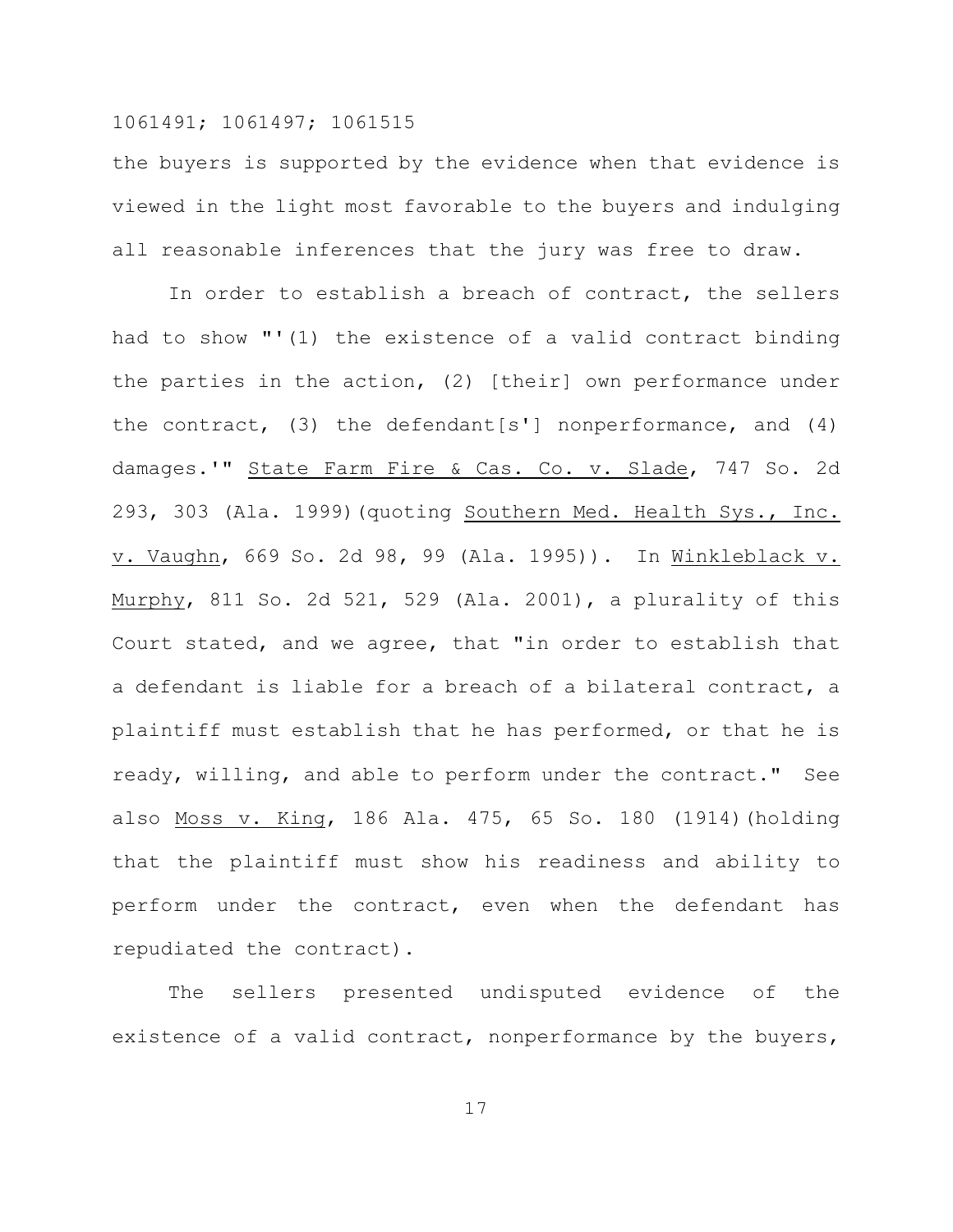and damages. The question is whether it is easily perceivable from the record that the sellers were ready, willing, and able to perform under the purchase agreement. The sellers presented the testimony of Dan Blackburn, an expert in realestate law in the Orange Beach area. Blackburn originally testified that the sellers could comply with the Orange Beach subdivision regulations and could have had the Wolf Bay property subdivided within the 30-day period following closing provided in the purchase agreement to correct any defects in title. However, Blackburn admitted that the subdivision regulations he was interpreting included amendments up to 2007. He also admitted that under the subdivision regulations that included amendments only through 2001 there would not have been enough time for the sellers to have the Wolf Bay property subdivided within the 30-day period provided in the purchase agreement. Under the particular facts of this case, this created a question for the jury as to which subdivision regulations were in place in May 2005. Because it is easily perceivable from the record that the jury could have determined that the subdivision regulations that included the amendments through 2001 were in operation in May 2005, then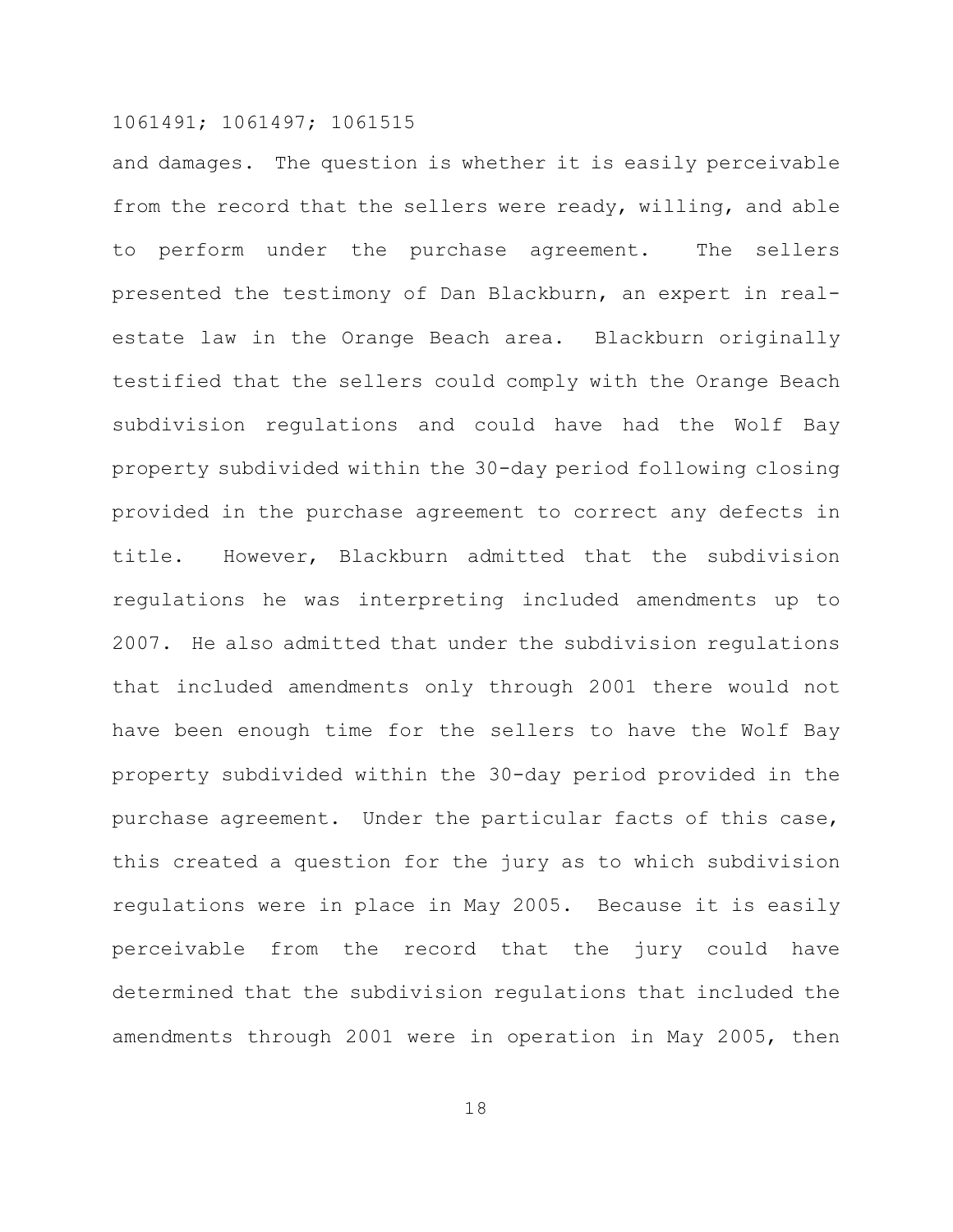there is evidence in the record to support the jury's verdict in favor of the buyers. That is, there is evidence from which the jury could have determined that the sellers were not ready, willing, and able to perform under the purchase agreement because there was insufficient time for them to have the property subdivided within 30 days after the closing, the period provided for in the purchase agreement to correct any defect in title. It was the jury's job to consider the conflicting evidence from the sellers and the buyers, and its conclusion that the sellers were not ready, willing, and able to perform was easily perceivable from the record.

The sellers argue that when Beauchamp stopped payment on the earnest-money check and notified the parties that he believed there had been a misrepresentation as to the amount of land on the Wolf Bay property that was suitable for development, he repudiated the purchase agreement and his repudiation excused the sellers of their obligation to prove that they were ready, willing, and able to perform. The general rule with respect to repudiation is that when one party repudiates a contract, the nonrepudiating party is discharged from its duty to perform. HealthSouth Rehab. Corp.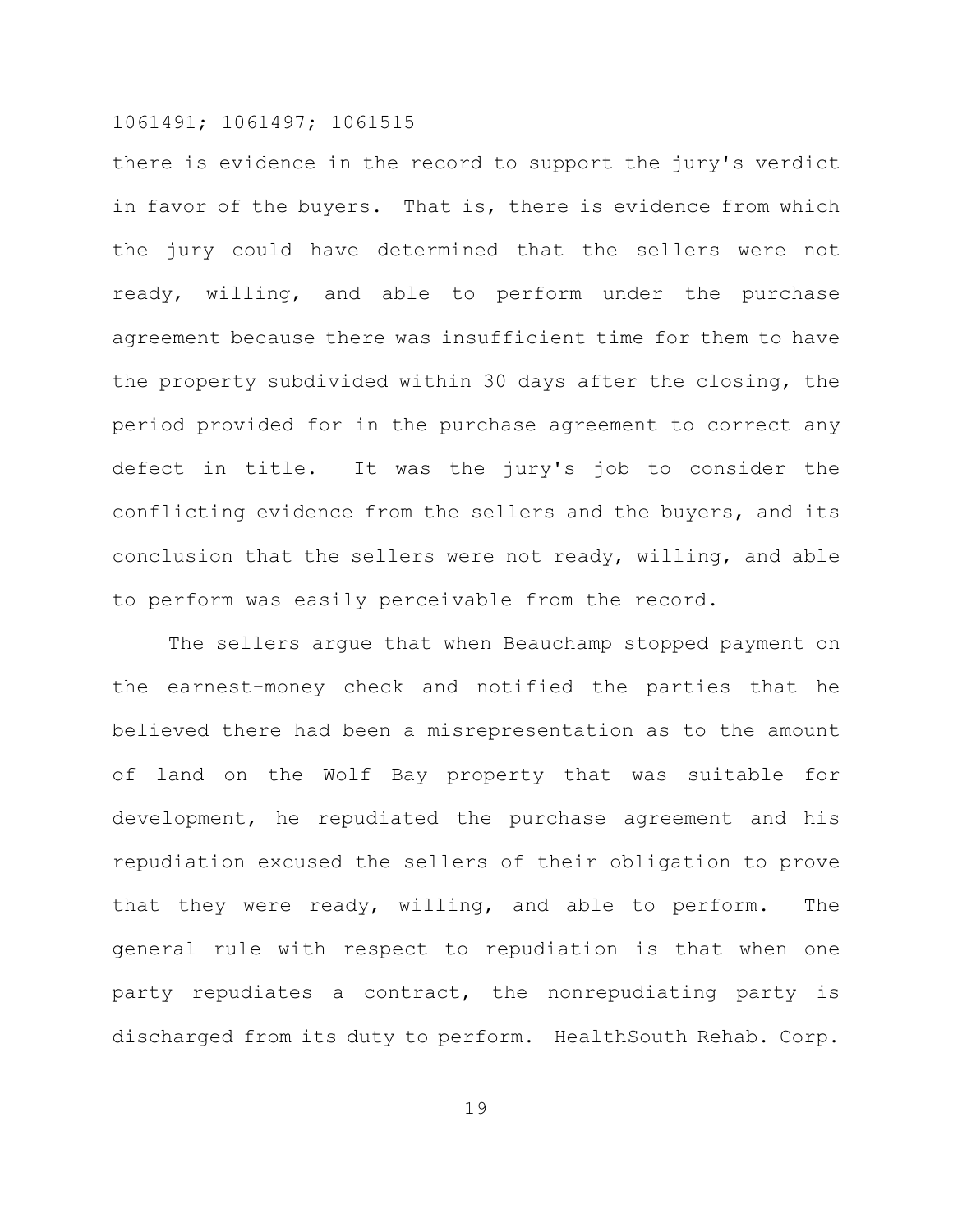v. Falcon, 799 So. 2d 177 (Ala. 2001). However, the nonrepudiating party cannot recover damages for the repudiation of the contract if he was unable to perform his obligation. See Restatement (Second) of Contracts § 254 (1981)("A party's duty to pay damages for total breach by repudiation is discharged if it appears after the breach that there would have been a total failure by the injured party to perform his return promise."); see also 9 A. Corbin, Corbin on Contracts § 978, at 818-19 (Interim ed. 2002)("In an action for breach by an unconditional repudiation it is still a condition precedent to the plaintiff's right to a judgment for damages that he should have the ability to perform all such conditions. If he could not or would not have performed the substantial equivalent for which the defendant's performance was agreed to be exchanged, he is given no remedy in damages for the defendant's non-performance or repudiation. Of course, the willingness and ability that remains a condition precedent in spite of the defendant's repudiation, is willingness and ability to perform if there had been no repudiation. The defendant's wrongful repudiation justifies the plaintiff in taking him at his word and at once taking steps that may make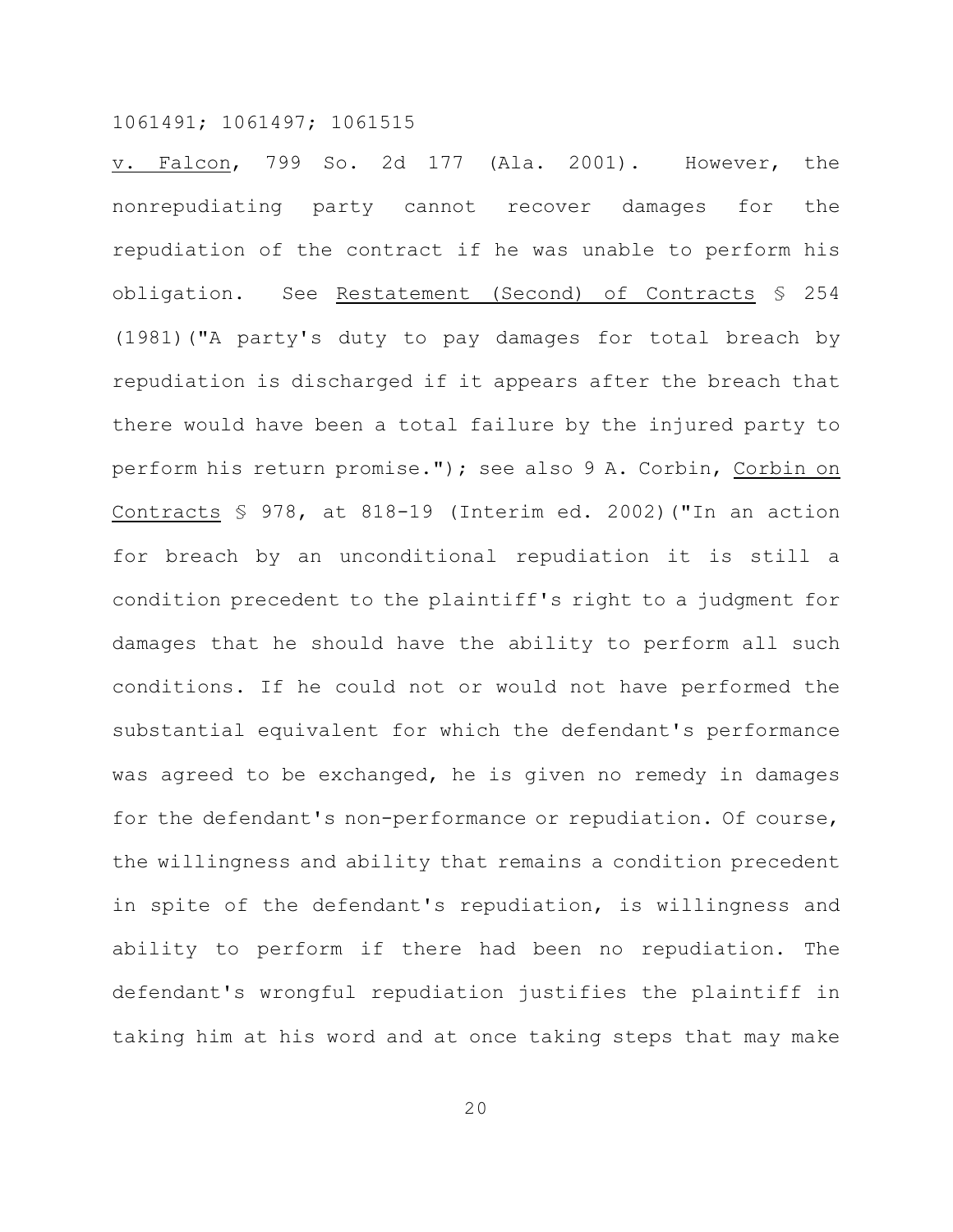subsequent performance impossible. The willingness and ability to perform need not continue after the repudiation; it is merely required that they should have existed before the repudiation and that the plaintiff would have rendered the agreed performance if the defendant had not repudiated."). In short, if the nonrepudiating party was incapable of performing anyway, then he cannot recover damages for the repudiation.

In Moss v. King, 186 Ala. 475, 482, 65 So. 180, 182-83 (1914), this Court stated:

"It is the theory of plaintiff, however, that the allegation of defendants' complete repudiation of the contract, without giving plaintiff a reasonable opportunity to comply with his obligations thereunder, dispenses with the otherwise necessary allegation of plaintiff's readiness and ability to perform.

"....

"But we are aware of no authority which holds that the plaintiff need not show his readiness and ability to perform, even when the defendant has repudiated the contract. On the contrary, affirmative authority is not lacking.

"In an action for damages for breach of an agreement to sell and deliver flour, with the allegation that the defendant refused to comply with his contract and refused to ship the flour, an instruction to the jury that, 'there being no evidence before them that plaintiff had offered to pay, or was able to pay, for the flour, before